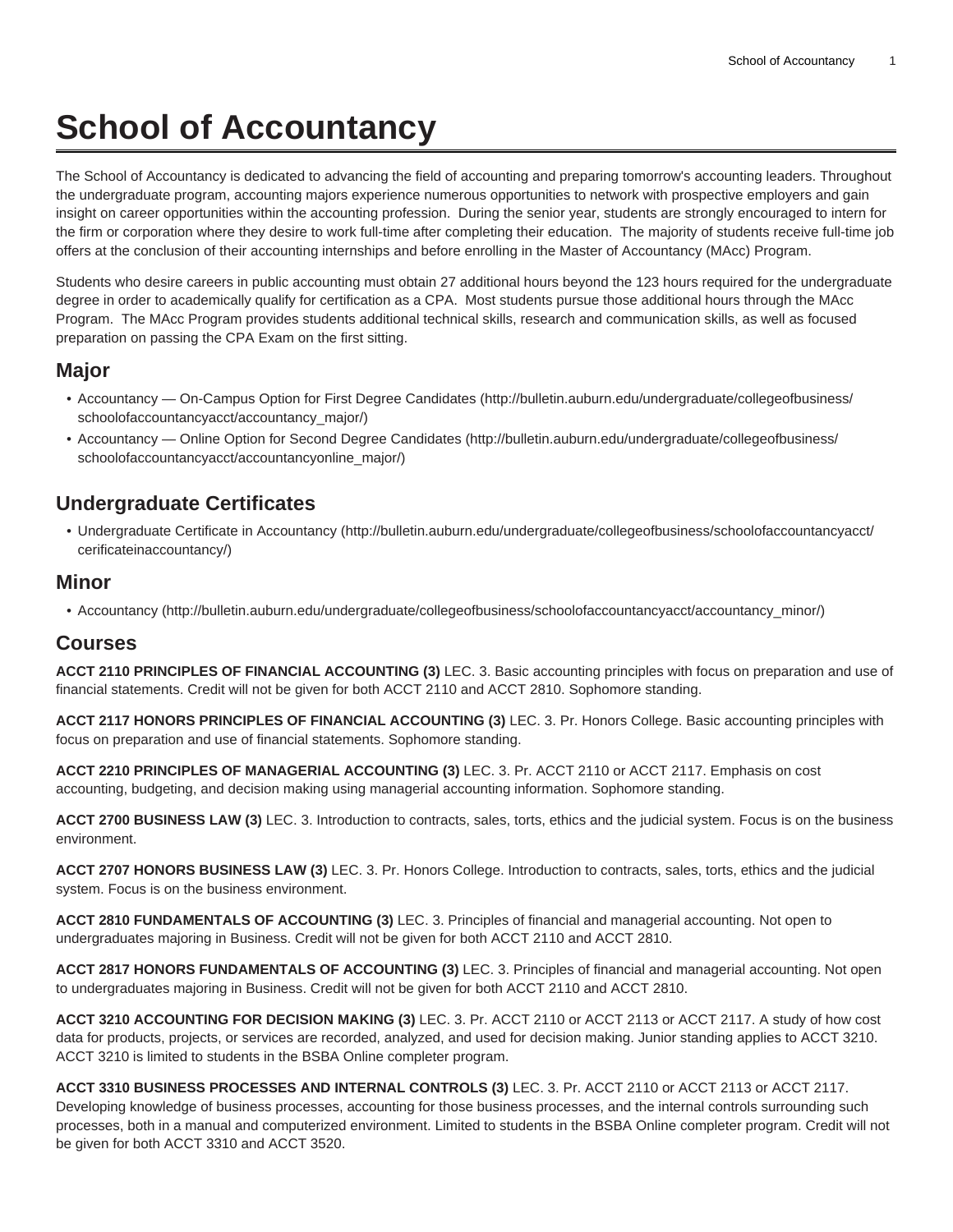**ACCT 3810 PROFESSIONAL DEVELOPMENT IN ACCOUNTANCY (1)** LEC. 1. SU. Pr. (P/C ACCT 3110 or P/C ACCT 3113 or P/C ACCT 5110) and P/C BUSI 2010. Career planning and preparation for transition from university student to accounting professional.

**ACCT 4900 DIRECTED STUDIES (1-3)** IND. SU. Advanced individual research and study in accounting under the direction of a faculty member. Course may be repeated for a maximum of 6 credit hours.

**ACCT 4920 ACCOUNTING INTERNSHIP (1-6)** DSL/LEC. SU. Internship opportunity with an accounting firm, corporation, or governmental entity. Course may be repeated for a maximum of 6 credit hours.

**ACCT 5110 INTERMEDIATE ACCOUNTING I (3)** LEC. 3. Pr. ACCT 2110 or ACCT 2113 or ACCT 2117. Accounting principles and theory including accounting for current assets, liabilities, and investments. Junior standing applies to ACCT 5110. ACCT 5113 is limited to students accepted to online accounting program.

**ACCT 5120 INTERMEDIATE ACCOUNTING II (3)** LEC. 3. Pr. ACCT 3110 or ACCT 3113 or ACCT 5110. Grade of C or better. Continuation of ACCT 5110, with emphasis on fixed assets, capital structure, and cash flows. Junior standing applies to ACCT 5120. ACCT 5123 is limited to students accepted to online accounting program.

**ACCT 5130 ADVANCED ACCOUNTING TOPICS (3)** LEC. 3. Pr. ACCT 3120 or ACCT 3123 or ACCT 5120. Emphasis on advanced accounting topics including business combinations, foreign currency transactions, derivatives, and other advanced financial topics.

**ACCT 5140 SPECIAL TOPICS IN ACCOUNTING (3)** LEC. 3. Pr. ACCT 3120 or ACCT 3123 or ACCT 5120. A study of current issues in accounting theory and practice. Topics include regulations and economic and technological developments.

**ACCT 5210 COST ACCOUNTING (3)** LEC. 3. Pr. ACCT 2110 or ACCT 2113 or ACCT 2117. A study of how cost data for products, projects, or services are recorded, analyzed, and used for decision making. Junior standing applies to ACCT 5210.

**ACCT 5300 AUDITING AND ASSURANCE SERVICES (3)** LEC. 3. Pr. (ACCT 3120 or ACCT 3123 or ACCT 5120) and (ACCT 3530 or ACCT 3533 or ACCT 5520). Principles of auditing standards, ethics, controls, evidence, sampling, and audit reports.

**ACCT 5410 INCOME TAX I (3)** LEC. 3. Pr. ACCT 3110 or ACCT 3113 or ACCT 5110. Principles of federal taxation as it applies to individuals and property transactions.

**ACCT 5420 INCOME TAX II (3)** LEC. 3. Pr. ACCT 4410 or ACCT 4413 or ACCT 5410. Tax accounting for individuals, partnerships, corporations, estates, and trusts. Extensive use of a tax-service program. ACCT 5423 is limited to students accepted to online accounting program.

**ACCT 5510 ACCOUNTING INFORMATION SYSTEMS (3)** LEC. 3. Pr. P/C ACCT 3110 or P/C ACCT 3113 or P/C ACCT 5110. Developing knowledge of business processes, accounting for those business processes, and the internal controls surrounding such processes, both in a manual and computerized environment.

**ACCT 5520 ACCOUNTING ANALYTICS (3)** LEC. 3. Pr. (ACCT 3110 or ACCT 3113 or ACCT 5110) and (CTCT 3250 or CTCT 3253) and (P/C ACCT 3520 or P/C ACCT 3523 or P/C ACCT 5510). Students will learn to analyze data and solve accounting based problems using advanced spreadsheet techniques, database management systems and other analysis tools.

**ACCT 5610 GOVERNMENTAL AND NOT-FOR-PROFIT ACCOUNTING (3)** LEC. 3. Pr. ACCT 3120 or ACCT 3123 or ACCT 5120. Accounting for governmental and not-for-profit entities. Focus on effective use of resources.

**ACCT 5700 ADVANCED BUSINESS LAW (3)** LEC. 3. Pr. ACCT 2700. Legal principles concerning secured transactions, bankruptcy, trusts and estates, partnership law, property, corporations, accountant's legal liability, and negotiable instruments. ACCT 5703 is limited to students accepted to online accounting program.

**ACCT 5810 CORPORATE GOVERNANCE & ACCOUNTING ETHICS (3)** LEC. 3. Pr. ACCT 3120 or ACCT 3123 or ACCT 5120. Analyzing the impact of corporate governance and accounting ethics on business transactions.

**ACCT 6110 INTERMEDIATE ACCOUNTING I (3)** LEC. 3. Accounting principles and theory including accounting for current assets, liabilities, and investments.

**ACCT 6120 INTERMEDIATE ACCOUNTING II (3)** LEC. 3. Pr. ACCT 3110 or ACCT 3113 or ACCT 5110 or ACCT 6110 or ACCT 6116. Continuation of ACCT 6110/6116, with emphasis on fixed assets, capital structure, and cash flows.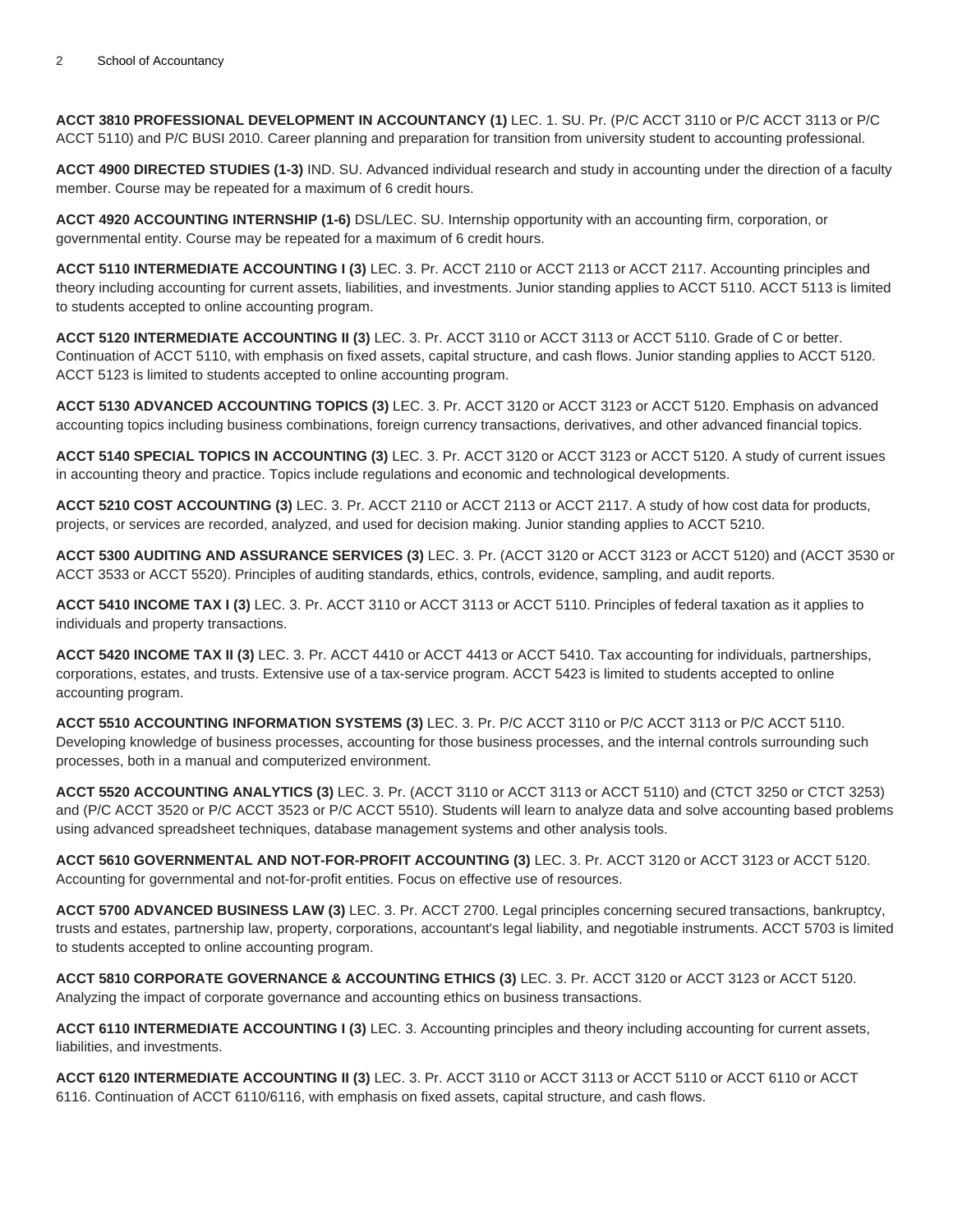**ACCT 6130 ADVANCED ACCOUNTING TOPICS (3)** LEC. 3. Pr. ACCT 3120 or ACCT 3123 or ACCT 5120 or ACCT 6120 or ACCT 6126. Emphasis on advanced accounting topics including business combinations, foreign currency transactions, derivatives, and other advanced financial topics.

**ACCT 6210 COST ACCOUNTING (3)** LEC. 3. Pr. ACCT 2110 or ACCT 2113 or ACCT 2117. A study of how cost data for products, projects, or services are recorded, analyzed, and used for decision making.

**ACCT 6300 AUDITING AND ASSURANCE SERVICES (3)** LEC. 3. Pr. (ACCT 3120 or ACCT 3123 or ACCT 5120 or ACCT 6120 or ACCT 6126) and (ACCT 3530 or ACCT 3533 or ACCT 5520 or ACCT 6520 or ACCT 6526). Principles of auditing standards, ethics, controls, evidence, sampling, and audit reports.

**ACCT 6410 INCOME TAX I (3)** LEC. 3. Pr. ACCT 3110 or ACCT 3113 or ACCT 5110 or ACCT 6110 or ACCT 6116. Principles of federal taxation as it applies to individuals and property transactions.

**ACCT 6420 INCOME TAX II (3)** LEC. 3. Pr. ACCT 4410 or ACCT 4413 or ACCT 5410 or ACCT 6410 or ACCT 6416. Tax accounting for individuals, partnerships, corporations, estates and trusts. Extensive use of a tax-service program.

**ACCT 6510 ACCOUNTING INFORMATION SYSTEMS (3)** LEC. 3. Pr. ACCT 3110 or ACCT 3113 or ACCT 5110 or P/C ACCT 6110 or P/C ACCT 6116. Developing knowledge of business processes, accounting for those business processes, and the internal controls surrounding such processes, both in a manual and computerized environment.

**ACCT 6520 ACCOUNTING ANALYTICS (3)** LEC. 3. Pr. (ACCT 3110 or ACCT 3113 or ACCT 5110 or ACCT 6110 or ACCT 6116) and (ACCT 3520 or ACCT 3523 or ACCT 5510 or ACCT 5513 or ACCT 6510 or ACCT 6516). Students will learn to analyze data and solve accounting based problems using advanced spreadsheet techniques, database management systems and other analysis tools.

**ACCT 6610 GOVERNMENTAL AND NOT-FOR-PROFIT ACCOUNTING (3)** LEC. 3. Pr. ACCT 3120 or ACCT 3123 or ACCT 5120 or ACCT 6120. Accounting for governmental and not-for-profit entities. Focus on effective use of resources.

**ACCT 6700 ADVANCED BUSINESS LAW (3)** LEC. 3. Pr. ACCT 2700. Legal principles concerning secured transactions, bankruptcy, trusts and estates, partnership law, property, corporations, accountant's legal liability, and negotiable instruments.

**ACCT 6810 CORPORATE GOVERNANCE & ACCOUNTING ETHICS (3)** LEC. 3. Pr. ACCT 3120 or ACCT 3123 or ACCT 5120 or ACCT 6120 or ACCT 6126. Analyzing the impact of corporate governance and accounting ethics on business transactions.

**ACCT 7110 RESEARCH IN ACCOUNTING (3)** LEC. 3. Pr. ACCT 3120 or ACCT 3123 or ACCT 5120 or ACCT 6120. Departmental approval. An evaluation, critique, and application of financial accounting theory to current reporting problems using current research tools and resources.

**ACCT 7120 INTERNATIONAL ACCOUNTING (3)** LEC. 3. Pr. ACCT 5130 or ACCT 5133 or ACCT 6130 or ACCT 6136. Accounting issues unique to international business activity.

**ACCT 7130 FINANCIAL ANALYSIS & VALUATION (3)** LEC. 3. Pr. ACCT 3120 or ACCT 3123 or ACCT 5120 or ACCT 6120. Financial analysis to support managerial, investor, and creditor decision-making, forecasting financial statements and earnings, and applying valuation models to accounting measurement and investment decisions.

**ACCT 7210 ACCOUNTING FOR DECISION MAKING AND CONTROL (3)** LEC. 3. Pr. ACCT 3210 or ACCT 3213 or ACCT 5210 or ACCT 5213 or ACCT 6210 or ACCT 6216. Departmental approval. Relationship between management accounting and information systems and analysis of costs.

**ACCT 7300 ADVANCED AUDITING AND ASSURANCE SERVICES (3)** LEC. 3. Pr. ACCT 4310 or ACCT 4313 or ACCT 5300 or ACCT 5303 or ACCT 6300 or ACCT 6306. Advanced topics in auditing and assurance services.

**ACCT 7320 FRAUD EXAMINATION (3)** LEC. 3. Pr. ACCT 4310 or ACCT 4313 or ACCT 5300 or ACCT 5303 or ACCT 6300 or ACCT 6306. Learning how and why occupational fraud is committed and how fraudulent conduct is deterred, investigated, and resolved.

**ACCT 7410 FEDERAL TAX RESEARCH (3)** LEC. 3. Pr. ACCT 5420 or ACCT 5423 or P/C ACCT 6420 or ACCT 6426. Departmental approval. Sources of authority used in federal tax research and survey of tax policy issues.

**ACCT 7420 CORPORATE AND PARTNERSHIP TAXATION (3)** LEC. 3. Pr. ACCT 5420 or ACCT 5423 or ACCT 6420 or ACCT 6426. Tax issues involving corporations and partnership.